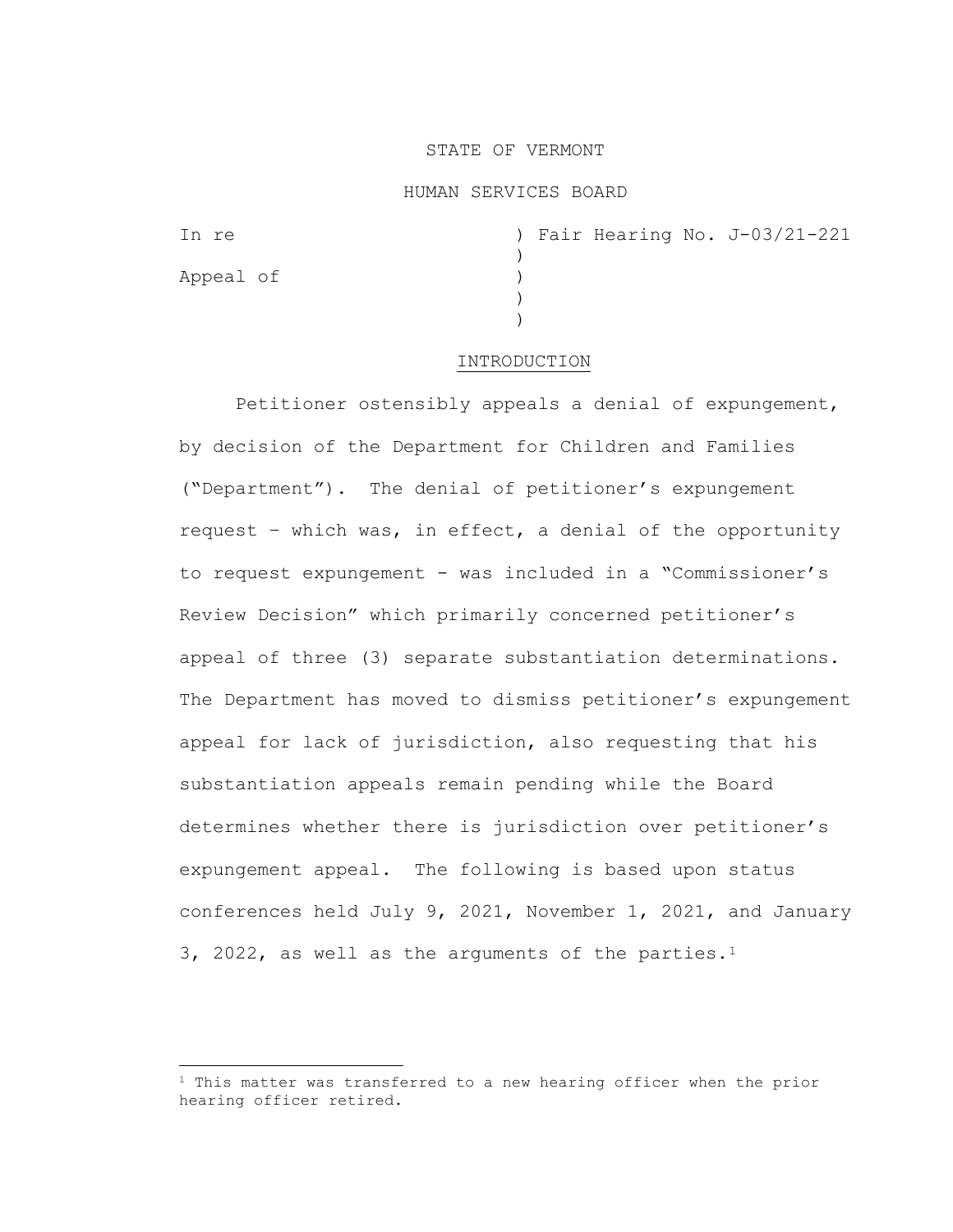#### FINDINGS OF FACT

1. Petitioner was substantiated in 2002 for sexual abuse. In 2020, he was substantiated for two (2) separate instances of "risk of harm – sexual" by the Department. The 2020 substantiations involved allegations that petitioner is registered sex offender who had unsupervised contact with minor children.

2. Petitioner requested a Commissioner's Review of all three (3) determinations.<sup>2</sup> Simultaneously, petitioner also requested the expungement of his name from the Child Protection Registry.

3. In a decision dated March 22, 2021, the Department – through its Registry Review Unit which conducts the Commissioner's Review hearings – upheld petitioner's substantiations. The Review decision furthermore denied petitioner the opportunity to request expungement, because he is listed on Vermont's Sex Offender Registry and therefore is precluded from requesting expungement from the Child Protection Registry. This appeal followed.

4. The Department has moved to dismiss petitioner's appeal of the denial of the opportunity for expungement, relying upon the same basis as the Commissioner's Review

<span id="page-1-0"></span><sup>2</sup> Petitioner was allowed to request a review of the 2002 substantiation because it predated the 2007 change in the law which placed a time limit on such requests. *See* 33 V.S.A. § 4916a(j).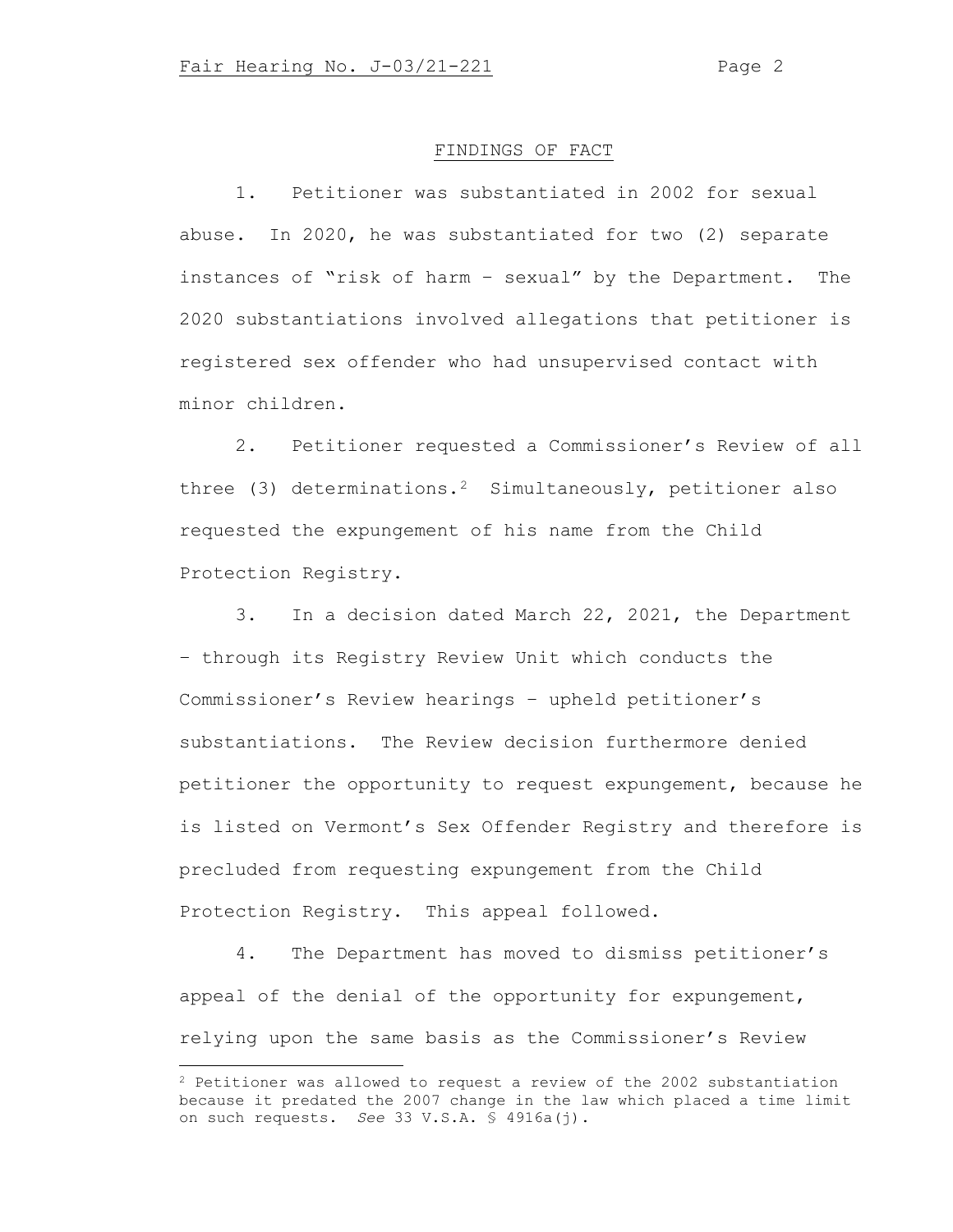decision – arguing that petitioner is legally precluded from requesting expungement, thus depriving the Board of jurisdiction over the appeal.<sup>3</sup>

5. Petitioner does not dispute that he is required to register as a sex offender (for "life") and is listed on Vermont's Sex Offender Registry.

#### ORDER

Petitioner's expungement appeal is dismissed for lack of Board jurisdiction; to the extent the Department's decision denying petitioner an opportunity for expungement may be construed as an appealable decision, that decision is affirmed.

# REASONS

The overarching purpose of the statutes governing the reporting of abuse is to protect children. *See* 33 V.S.A. § 4911(1). The Child Protection Registry is a tool that is used to further this purpose by providing certain employers and volunteer groups a means to check the suitability of individuals seeking employment or volunteer work with

<span id="page-2-0"></span><sup>&</sup>lt;sup>3</sup> It is noted that the Board would typically consider a substantiation appeal before hearing a related expungement appeal. However, in this instance, the Department's request for an initial determination of jurisdiction over petitioner's expungement appeal is appropriate given that any potential for expungement here could affect resolution of petitioner's substantiation appeals. Thus, it is appropriate to settle the jurisdictional question raised by the Department first.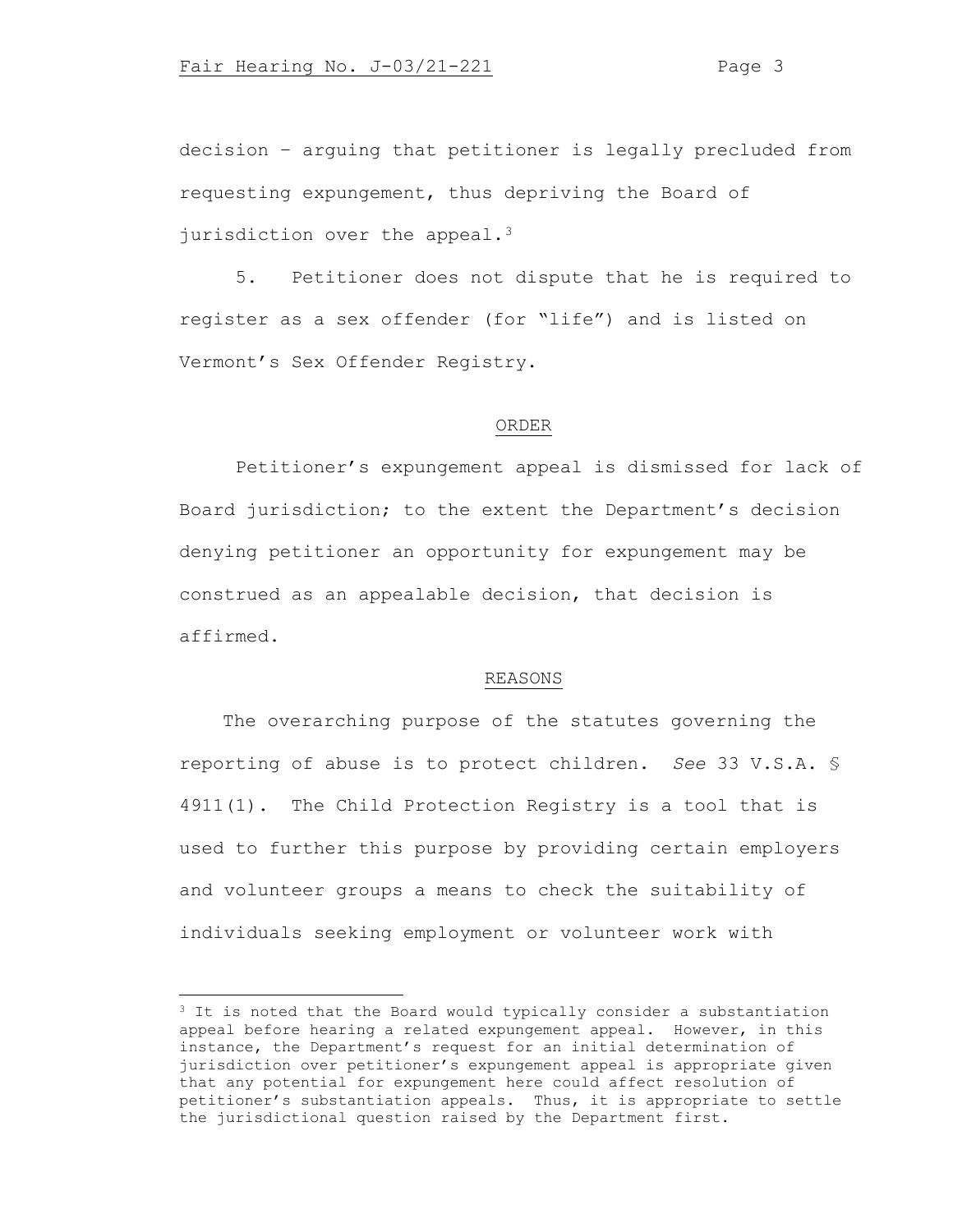children. A person on the Registry may periodically request expungement of their substantiation(s) and removal from the Registry. *See* 33 V.S.A. § 4916c. In an expungement appeal, the primary issue is whether the Department has "abused its discretion" in denying expungement. *See* Fair Hearing No. B-03/19-221.

This case presents a preliminary question of whether the Board has jurisdiction over petitioner's appeal of the denial of his expungement request. The statutory provision relied upon by the Department provides as follows:

A person who is required to register as a sex offender on the State's Sex Offender Registry shall not be eligible to petition for expungement of his or her Registry record until the person is no longer subject to Sex Offender Registry requirements.

### 33 V.S.A. § 4916c(a)(2).

Petitioner, therefore, is not "eligible" to request expungement. It is axiomatic that, to appeal a denial of a request for expungement, the requestor must have the legal right to request expungement in the first place. As petitioner does not have such a legal right, there is no substantive expungement decision for him to appeal and no relief that may be granted by the Board. Even if the Board has jurisdiction over petitioner's appeal of the Department's decision to deny him *the opportunity* for expungement, that